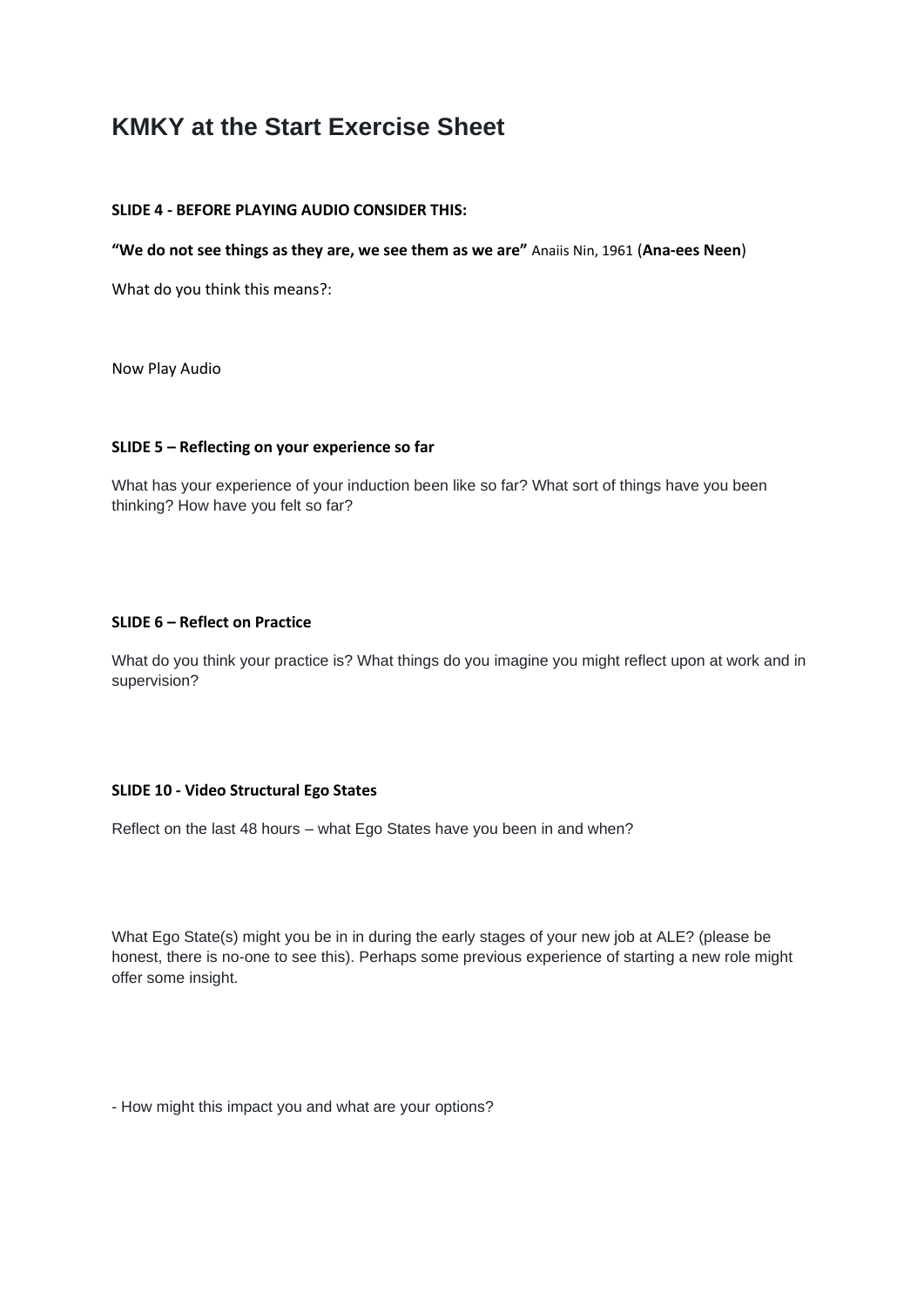# **SLIDE 11 – Ego States Functional**

Take a few minutes to consider what the behaviour of each new state might look like, what might they be saying, what are they doing? Make some notes, list as many as you can think of:

- Controlling Parent
- Nurturing Parent
- Adapted Child
- Free Child

#### **SLIDE 12 – Video Functional Ego States**

Again thinking over the last 48 hours, think of times that you were in each of the categories, what were you doing?

- Controlling Parent
- Nurturing Parent
- Adult
- Adapted Child
- Free Child

Now consider what responses you got to your behaviour, either from others or internally how you felt:

- Controlling Parent
- Nurturing Parent
- Adult
- Adapted Child
- Free Child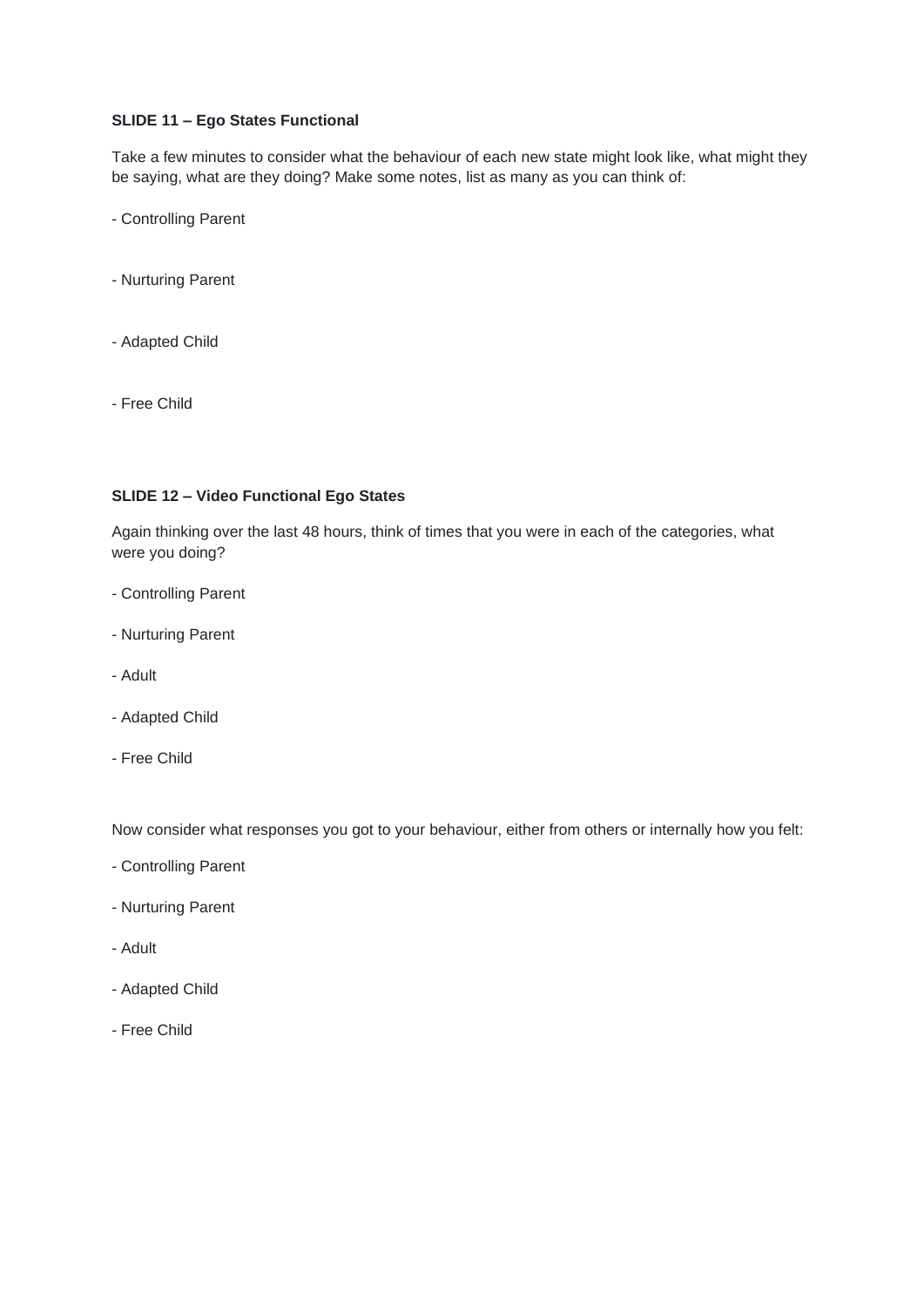# **SLIDE 13 – Statements**

Practise saying these statements/questions from the different states:

Statements:

- That was helpful
- What happened?
- Well done
- I think it would be good to get things cleared away
- Can you help me?
- So how are you feeling?

Now write down questions you think you might need to ask in your first week:

Think about what state you might want to ask these from to get the best result…practise saying them.

# **SLIDE 14 – What Interrupts Us Being Aware?**

Think about what sort of things might interrupt us being aware? Write down what you think might interrupt *you* being aware:

# **SLIDE 15-20 – Being Aware & Video Clips**

See if you can notice your 'felt' response to them, how do you **feel** as you are listening, what mood do they evoke (there is no wrong answer, just your truth):

- Video Clip 1 Pause and note how you are feeling, what mood does this evoke for you?
- Video Clip 2 Pause and note how you are feeling, what mood does this evoke for you?
- Video Clip 3 Pause and note how you are feeling, what mood does this evoke for you?
- Video Clip 4 Pause and note how you are feeling, what mood does this evoke for you?
- Video Clip 5 Pause and note how you are feeling, what mood does this evoke for you?